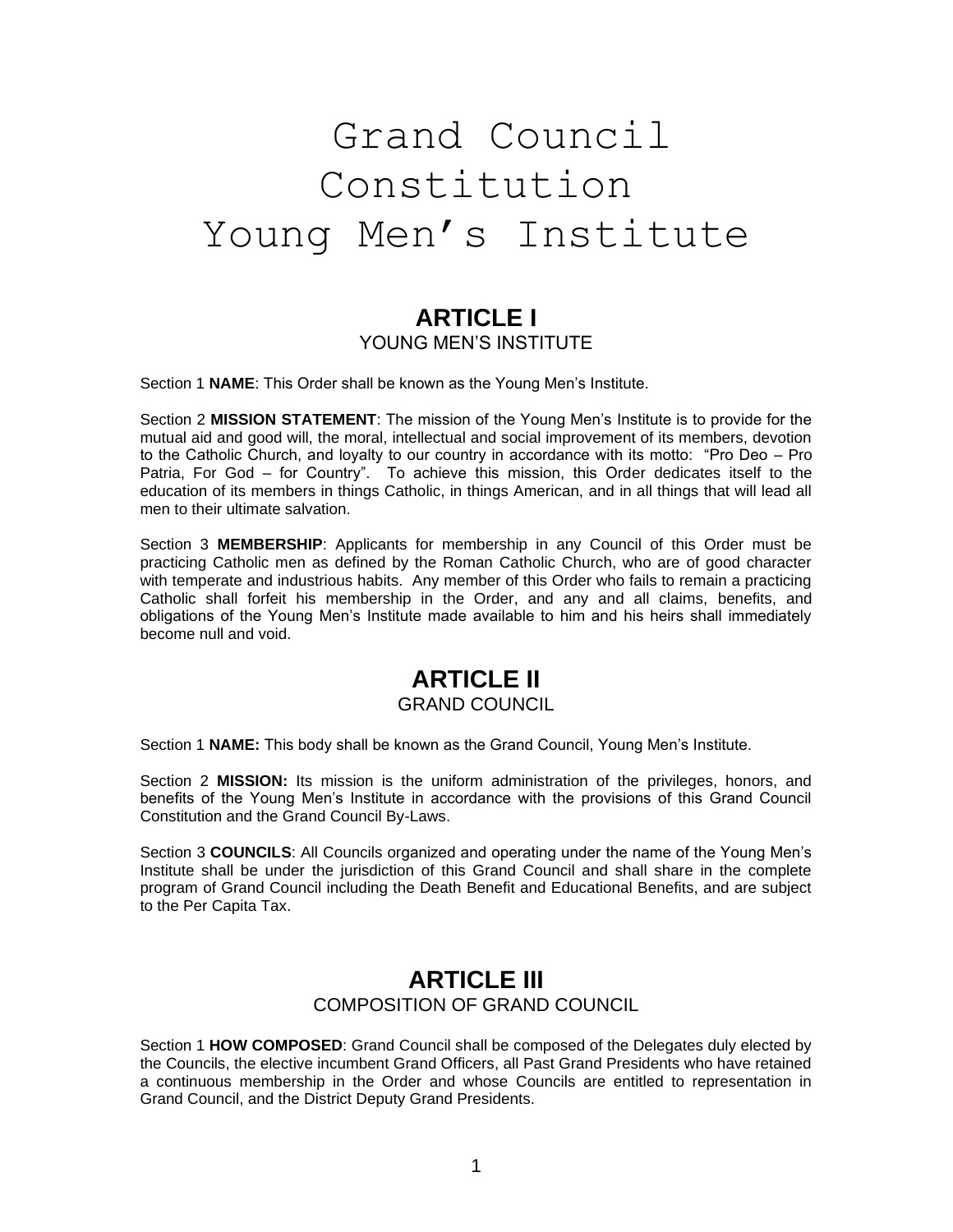Section 2 **COUNCILS REPRESENTED**: All Councils shall be entitled to representation in Grand Council when all moneys due and payable to Grand Council, and when all reports required by Grand Council have been remitted to and received by the Grand Secretary as provided for in this Grand Council Constitution and the Grand Council By-Laws.

Section 3 **ELECTIVE OFFICERS**: The elective Grand Council Officers shall be: Grand President, Grand First Vice President, Grand Second Vice President, Grand Secretary, Grand Treasurer, Grand Marshal, Grand Inside Sentinel, Grand Outside Sentinel, and a Board of Eight Grand Directors.

### **ARTICLE IV** GRAND COUNCIL SESSIONS AND BUSINESS

Section 1 **REGULAR SESSIONS**: Grand Council shall convene at least one regular Session each year and during the Session may consider and accept invitations for the sites and dates of future Grand Council Sessions. If no site is selected for the next succeeding Grand Council Session, or whenever between Sessions of Grand Council it appears advisable to convene the regular Session at a site or date other than the one selected by the previous Grand Council, the Board of Grand Directors, by a two-thirds (2/3) vote shall select a site and date for the Session, and the Grand President shall then appoint any Special Committees necessary to prepare for the Session.

Section 2 **BUSINESS AT REGULAR SESSION**: Each regular Session shall continue from day to day until the business of Grand Council is completed. The reports and returns of all Councils, Grand Officers, the Board of Grand Directors, and the Grand Council Committees shall be presented and acted upon. The Grand Officers for the ensuing year shall be elected and installed. The Per Capita Tax to be levied on the Councils, based on the estimates of the Grand Council Budget Committee, shall be presented and acted upon; and such other business transacted as may be deemed necessary by Grand Council.

Section 3 **QUORUM:** A representation from one-third (1/3) of the Councils entitled to representation in Grand Council shall constitute a quorum, but a lesser number may adjourn to a later specified date and site.

Section 4 **VISITORS TO SESSIONS**: Catholic Clergymen, introduced by any member of Grand Council, and all members of the Order in good standing shall be admitted to the Sessions, but shall not participate in the proceedings except by the consent of Grand Council.

Section 5 **SPECIAL SESSIONS**: Special Sessions may be set by Grand Council, or called by the Grand President upon the written petition of at least 51% of existing Councils (excluding Council #900). Such call shall be issued by the Grand President within fifteen (15) days after receipt of the petition, but the Special Session shall not convene for at least fifteen (15) days nor more than sixty (60) days after the issuance of the call. No business shall be transacted at a Special Session other than the particular business for which it was called, except by unanimous consent of Grand Council.

#### **ARTICLE V** POWERS OF GRAND COUNCIL